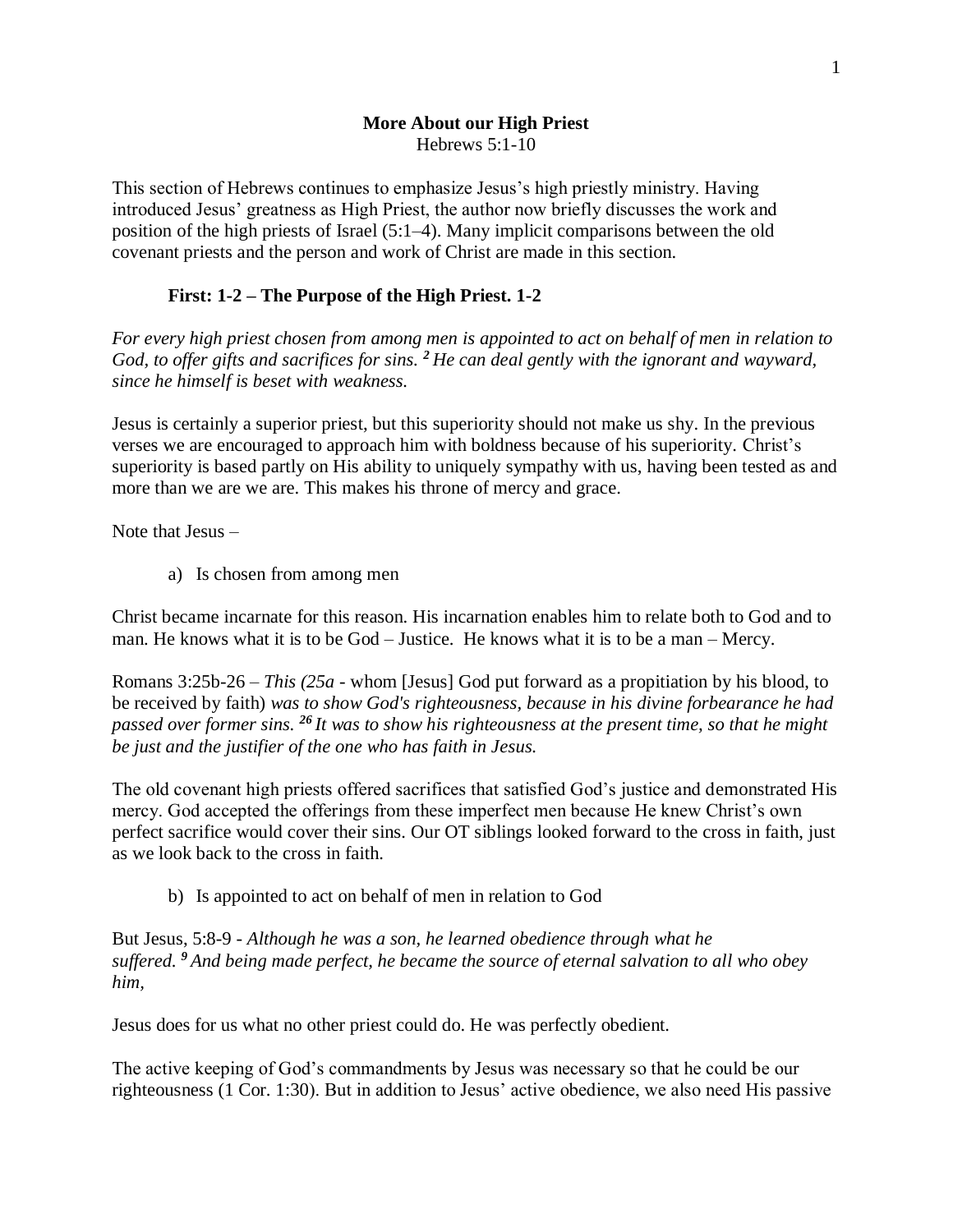obedience, His suffering the curse of God so that we could be cleansed of our sin (Rom. 3:21– 26).

Passive obedience does not mean that Jesus was merely a passive recipient of suffering in His passion. Yes, He suffered because other men beat Him and crucified Him, but he was very active in all of it. He willingly gave Himself over to sinful men so that He could die in our place (Mark 15:16–20). He laid down His life; no one took it from Him unwillingly (John 10:18).

- Passive obedience Dying for us
- Active obedience  $-$  Living for us

Jesus did more to save us than die.

He lived the life we *could not* live and died the death we *could not* die. He lived the life we *should* have lived and died the death we *should* have died.

His life and death are one reality. He lived for us, died for us and rose for us.

His death without his life is meaningless and his life without his death is powerless.

Romans 5:10 - *For if while we were enemies we were reconciled to God by the death of his Son, much more, now that we are reconciled, shall we be saved by his life.*

We should speak as much of the saving death of Christ and the saving life of Christ

Think of that throne: Mercy forgives us because of his death. Grace enables us because of his life.

c) Offers gifts and sacrifices for sins

The weaknesses of the OT priests made them understand and "deal gently with the ignorant and wayward…". Those weaknesses qualified them as priests. But those weaknesses also disqualified them as the ultimate and final priest. They could not save themselves, much less anyone else, and were as dependent on the sacrifices they offered as the Hebrews were also.

d) Deals gently with the ignorant and wayward out of his own weaknesses

Christ's sinlessness does not make Him unable to deal gently with us (4:16). In fact, it makes him a better high priest. Christ can deal gently with us because He shared our human experience, including temptation. Yet he never sinned. And his sinlessness ensures he can better sympathize with us. If he had sinned, he could not be the great high priest who superseded the imperfect priesthood of the old covenant and he could not be the great high priest we need.

In these regards, Jesus lacks nothing that hinders his work as a high priest. He is uniquely qualified. He alone can understand us and care for us appropriately. In him we discover perfectly balanced mercy and grace, understanding and healing.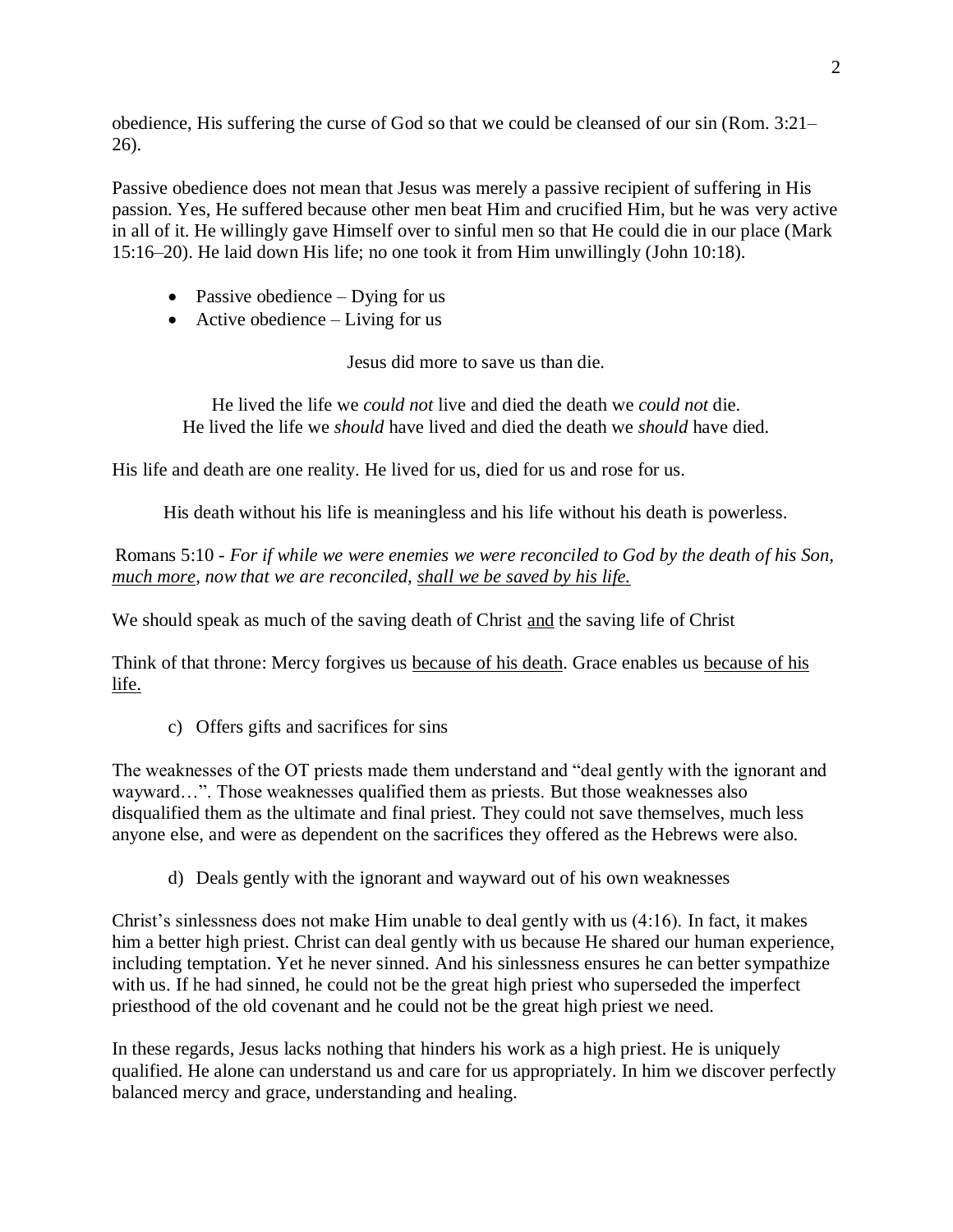#### **Second: The Calling of God & the High Priest. 3-4**

*<sup>3</sup> Because of this he is obligated to offer sacrifice for his own sins just as he does for those of the people. <sup>4</sup> And no one takes this honor for himself, but only when called by God, just as Aaron was.*

In order to be a high priest, Jesus had to fulfill the office's requirements, and we must keep this in mind when we read about the men who served as high priest before He did.

In 5:3, the writer tells us that the high priest of old offered sacrifices not only for others but first, also for himself because of his own sins. Christ's high priestly work is very different from this, unique, because the writer of Hebrews repeatedly claims that that Christ never sinned (4:15; 7:26),

4:15 - *For we do not have a high priest who is unable to sympathize with our weaknesses, but one who in every respect has been tempted as we are, yet without sin.*

7:26-27a - *For it was indeed fitting that we should have such a high priest, holy, innocent, unstained, separated from sinners, and exalted above the heavens. <sup>27</sup> He has no need, like those high priests, to offer sacrifices daily, first for his own sins and then for those of the people,*

In this way, Christ is far superior to the old covenant high priest. Unlike the high priests of old, Jesus was and is totally free from any moral corruption that results from a sin nature.

V 4 is very ironic. It is supposed to speak to God's prerogative and the priest's humility. God's prerogative creates and insures humility.

Hebrews 2:6 - *"What is man, that you are mindful of him,or the son of man, that you care for him?"*

Job 38:1-7 - *"Who is this that darkens counsel by words without knowledge? <sup>3</sup> Dress for action like a man; I will question you, and you make it known to me. <sup>4</sup> "Where were you when I laid the foundation of the earth? Tell me, if you have understanding. <sup>5</sup> Who determined its measurements — surely you know! Or who stretched the line upon it? <sup>6</sup> On what were its bases sunk, or who laid its cornerstone, <sup>7</sup> when the morning stars sang together and all the sons of God shouted for joy?*

But every person who read this epistle knew that men did take this position for themselves. Herod and all his Roman successors routinely promoted men to the office of high priest in response to their bribes or promise of political favors as high priest. Few, if any of these men, really possessed the credentials necessary to faithfully fulfil the office of high priest.

For instance, during Jesus's lifetime, two men served as high priest. Annas was appointed to the office of high priest in A.D. 6 by Quirinius, governor of Syria. He was later removed from that position in A.D. 15 by Valerius Gratus, governor of Judea. However, since the Old Testament dictated that the high priest was to fill the office for life (Num. 3:10), the removal of Annas was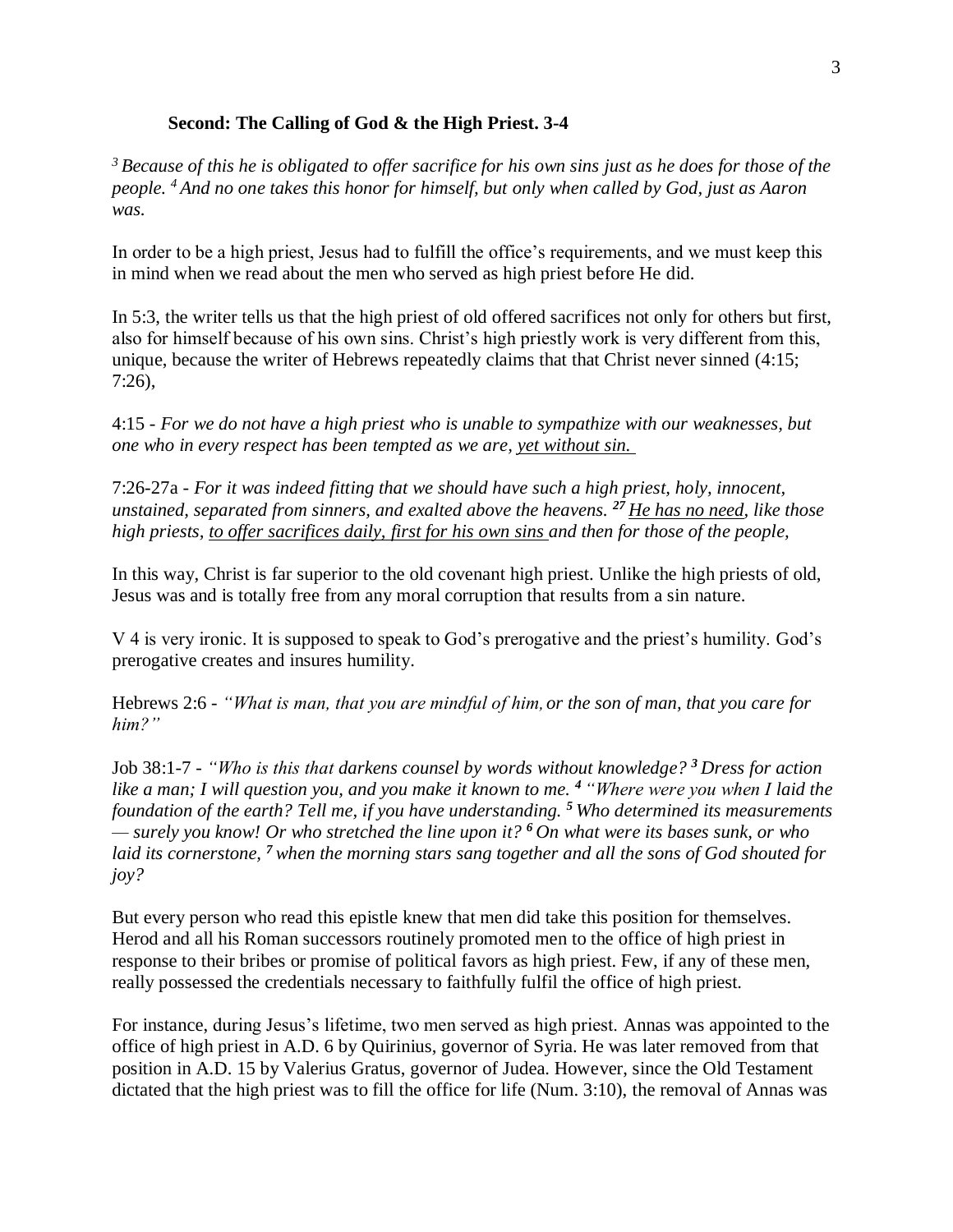considered illegal by most Jews. For this reason, the Jews continued to regard him as their spiritual leader. However, Annas' son-in-law Caiaphas (John 18:13), served as high priest for nine years (A.D. 27-36), including the entire ministry of Jesus, as well as the whole of Pontus Pilate's administration. Some authorities believe that at this time Annas was appointed president of the Sanhedrim, or deputy high priest, and thus was also called high priest (Luke 3:2).

But Jesus, is unique as a person and priest. His character and reputation are whole.

# **Third: Jesus is Our God-Appointed High Priest. 5-6**

*So also Christ did not exalt himself to be made a high priest, but was appointed by him who said to him, "You are my Son, today I have begotten you" as he says also in another place, "You are a priest forever, after the order of Melchizedek."*

The point of comparing Jesus to the OT high priests is to enable the Jews to see the superiority of Jesus. And it worked.

Acts 15:5 - *But some believers who belonged to the party of the Pharisees rose up and said, "It is necessary to circumcise them and to order them to keep the law of Moses."*

Some Pharisees were already Christians and struggling with the supremacy and sufficiency of Jesus when the book of Hebrews was written. Perhaps others were 'on the fence' about Jesus. It may be that some of those Pharisees they are in the cc: to the Hebrews.

Christ did not seek out the priestly office for Himself but rather agreed to take it upon Himself when the three persons of the Trinity made a covenant among themselves to redeem humanity. The idea that the Son was appointed by the Father is well attested in the gospel of John. Throughout John's account, we see the Son seeking glory for His Father and not for Himself

John 7:18 – *The one who speaks on his own authority seeks his own glory; but the one who seeks the glory of him who sent him is true, and in him there is no falsehood.*

John 14:13 - Whatever *you ask in my name, this I will do, that the Father may be glorified in the Son.*

John 5:19 & 22-23 - *So Jesus said to them, "Truly, truly, I say to you, the Son can do nothing of his own accord, but only what he sees the Father doing….For the Father judges no one, but has given all judgment to the Son, <sup>23</sup> that all may honor the Son, just as they honor the Father. Whoever does not honor the Son does not honor the Father who sent him.*

God intends to eternally and supremely honor the Son and has set all creation's wellbeing on him

Philippians 2:10-11 - *…at the name of Jesus every knee should bow, a) in heaven and b) on earth and c) under the earth,*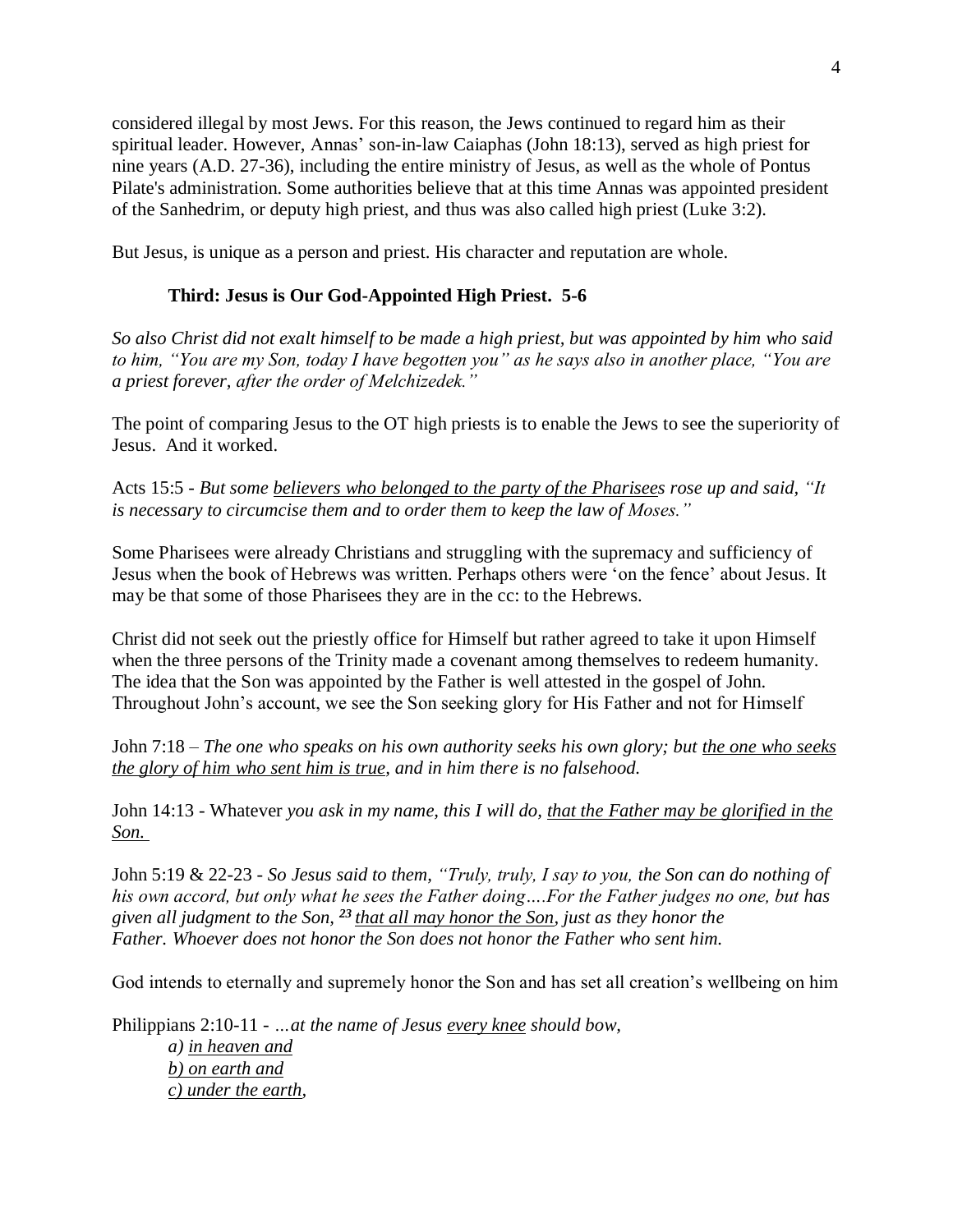*<sup>11</sup> and every tongue confess that Jesus Christ is Lord, to the glory of God the Father.*

That is everyone, everywhere!

V 6 - *as he says also in another place, "You are a priest forever, after the order of Melchizedek."*

Who is Melchizedek?

Genesis 14:17-20 - *After his return from the defeat of Chedorlaomer and the kings who were with him, the king of Sodom went out to meet him at the Valley of Shaveh (that is, the King's Valley). <sup>18</sup> And Melchizedek king of Salem…*

Psalm 76:2 - *His abode has been established in Salem, his dwelling place in Zion.* (This means that Salem is Jerusalem)

*…brought out bread and wine. (He was priest of God Most High.) <sup>19</sup> And he blessed him and said, "Blessed be Abram by God Most High, Possessor of heaven and earth; <sup>20</sup> and blessed be God Most High, who has delivered your enemies into your hand!" And Abram gave him a tenth of everything.*

We will talk more about Melchizedek in chapter 7. For now, we see that he was both a king and a priest and that Jesus is also, like Melchizedek and unlike the line of Aaron or the tribe of Levi, also both a king and priest.

God intentionally separated the positions of prophet, priest and king.

In 1 Samuel 13, Saul and his army were waiting for Samuel to arrive to offer a sacrifice before going to war. Samuel had not yet come, and the soldiers were preparing to flee rather than fight the Philistines. Growing impatient, Saul chose to offer a sacrifice on his own.

Just as Saul finished the sacrifice, Samuel arrived and said, *"You have done a foolish thing. . . .You have not kept the command the LORD your God gave you"* (1 Samuel 13:13). Why was offering a sacrifice foolish? Because Saul had disobeyed a direct command from the prophet Samuel given in 1 Samuel 10:8: *"Go down ahead of me to Gilgal. I will surely come down to you to sacrifice burnt offerings and fellowship offerings, but you must wait seven days until I come to you and tell you what you are to do."*

Another, reason that Saul's action was wrong is that Saul was not a priest or Levite. Thus, he could not legally offer a burnt offering or peace offering. Saul was of the tribe of Benjamin and not of Levi, thus, he was not to do the work of a priest. (However, the biblical text notes that the direct reason why Saul's sacrifice was sinful was that Saul disobeyed Samuel's command. Samuel was a prophet and person of authority, and the word of the Lord had been spoken through him to Saul).

In fact, King David, the king who followed Saul, offered a burnt offering to the Lord.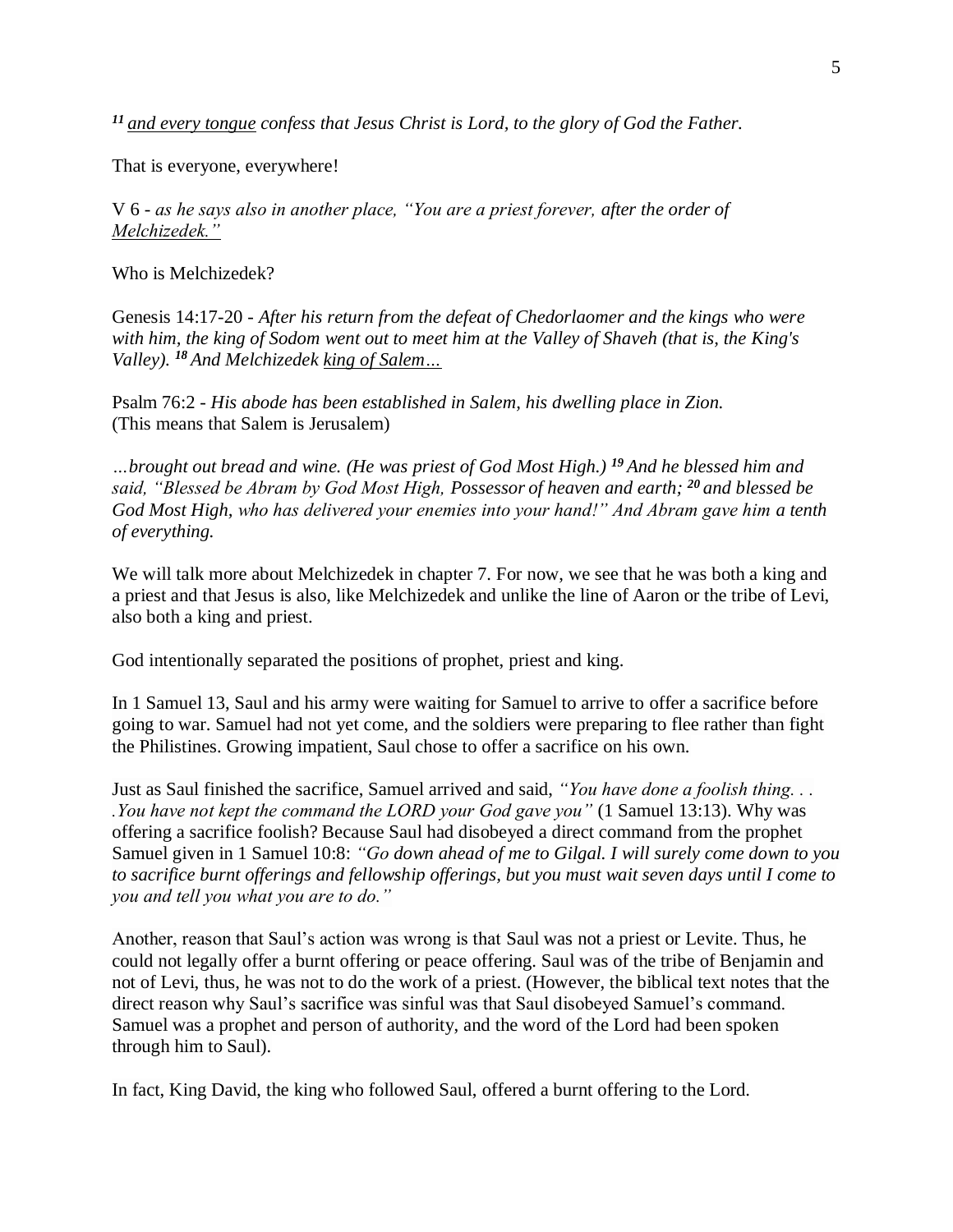2 Samuel 24:25, we read, *"David built an altar to the LORD there and sacrificed burnt offerings and fellowship offerings."*

In this case, however, David did so in obedience to the command of the prophet Gad (2 Samuel 24:18–19).

God intentionally separated the positions of prophet, priest and king but Jesus united all three.

Finally, the quotes from these two verses about Sonship and priesthood tell us something very important about redemption. Both open with the same words "*you are* …," and both are from the book of Psalms. This tells us that in redemption, Sonship and Priesthood are united. For redemption to take place in God's economy, the Son has to be the High Priest, and the High Priest has to be the Son. To be sure, God was not required to save us. But once God decided to purchase our redemption, He could accomplish it only by appointing His Son to be the great High Priest.

### **Fourth: Jesus's Suffering and Obedience to be our High Priest. 7-8**

*In the days of his flesh, Jesus offered up prayers and supplications, with loud cries and tears, to him who was able to save him from death, and he was heard because of his reverence. <sup>8</sup> Although he was a son, he learned obedience through what he suffered.*

The phrase "learned obedience" is interesting and might strike us as odd. After all, Jesus is God incarnate (John 1:1–18), and God cannot and does not grow in His knowledge. But remember that Jesus is also truly man and did grow in his experiential knowledge according to His human nature.

ILL – Many of us know about something but have not experienced it and the experience changes, expands our knowledge.

The demons know that Jesus is Lord but have never experienced salvation (James 2:19).

Mark 5:6-9 – *And when he saw Jesus from afar, he ran and fell down before him. <sup>7</sup> And crying out with a loud voice, he said, "What have you to do with me, Jesus, Son of the Most High God? I adjure you by God, do not torment me." <sup>8</sup> For he was saying to him, "Come out of the man, you unclean spirit!" <sup>9</sup> And Jesus asked him, "What is your name?" He replied, "My name is Legion, for we are many."*

In Christianity, we should fear unexperienced knowledge (1 Cor 8:1).

In God's plan of redemption, it was necessary that the Son become the High Priest (Heb. 5:5–6). Sonship and Priesthood, much like deity and humanity, are united perfectly in the person of Jesus Christ.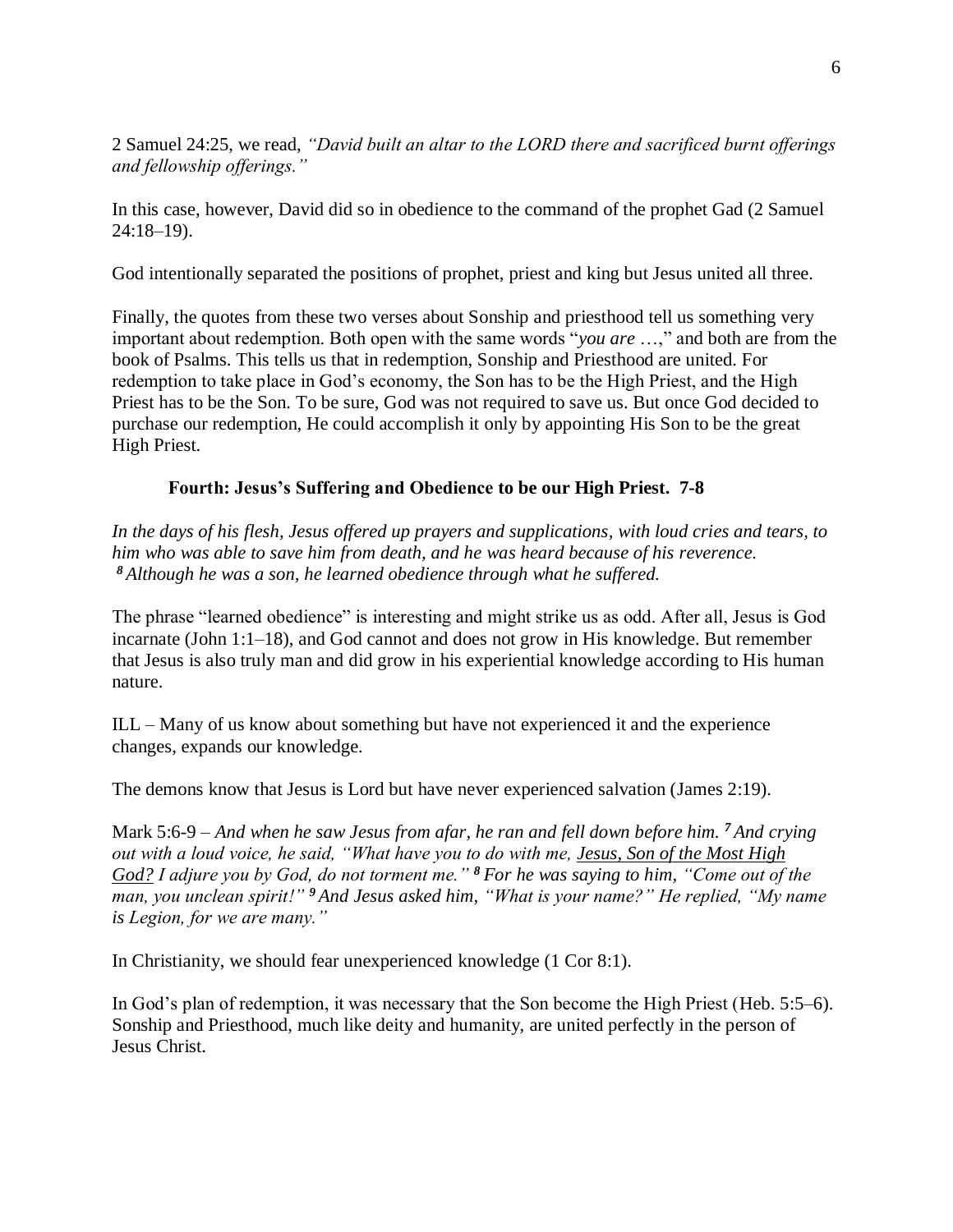After telling us that Jesus was appointed priest by the Father in 5:5–6, verses 7 and 8 very briefly describe some of the experiences Jesus had while He was performing His priestly work on earth. However brief these two verses are, they are nonetheless extremely important to the Hebrew's understanding of Jesus as their perfect High Priest.

Though Jesus lived His whole life in prayerful dependence on the Father. This particular verse refers most explicitly to the experience of Jesus' suffering on the cross which began with His tearful prayer in Gethsemane (Luke 22:39–46).

It might surprise us that Jesus felt such anguish in the moments before his death since that death was planned before the foundation of the world (Ephesians 1:4). But you and I both know that it is one thing to plan something and another thing to experience it.

(I cried the first time I saw Cinderella's castle at Disney World)

It is in his perfect humanity that Jesus now 'feels' the weight of what he is about to do. He has walked among us and seen, felt, endured our sin. There is something particular, something unique about this aspect of his incarnation.

The incarnation is the fulfilment of Genesis 18:21 *- I will go down to see whether they have done altogether according to the outcry that has come to me. And if not, I will know."*

Jesus now knows, because he has come down -

*Oh long and dark the stairs I trod, with stumbling feet to find my God, Gaining a foothold bit by bit Then slipping back and losing it.*

*There came a certain time when I Loosened my hold and fell thereby, Down to the lowest step my fall As if I had not climbed at all.*

*And as I lay despairing there, there came a footfall on the stairs And 'lo' when hope had ceased to be My God came down the stairs to me.* Theodosia Pickering Garrison (1909)

It is by that descending of the stairs that Jesus (v 8) learned obedience and knows what it means for me to obey and disobey.

*"One special kind of obedience is intended here, namely a submission to great, hard, and terrible things, accompanied by patience and quiet endurance, and faith for deliverance from*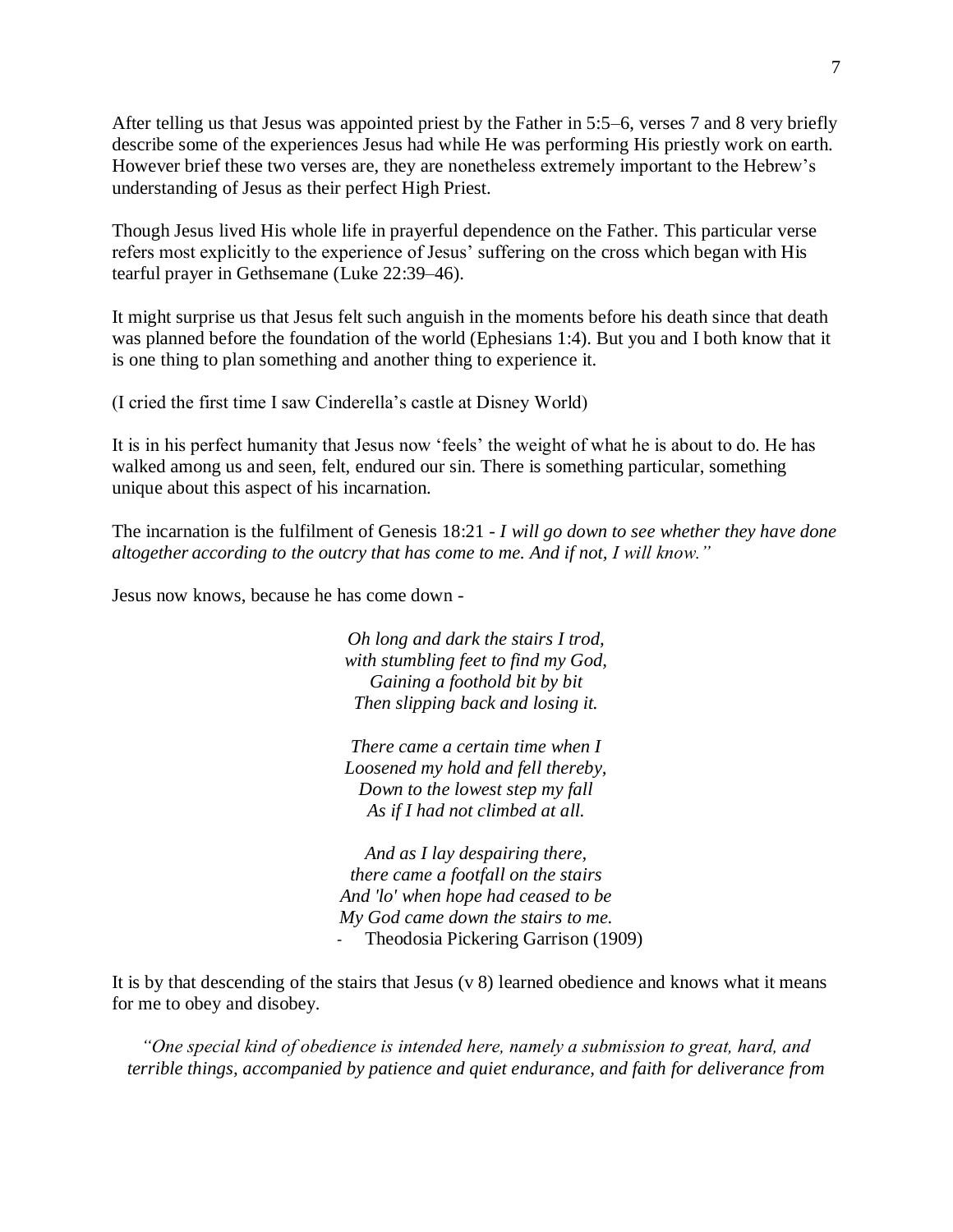#### *them. This Christ could not have experience of, except by suffering the things he had to pass through, exercising God's grace in them all."* - John Owen

In obedience, he understands my obedience and disobedience. But in obedience, he also proves he is the Son of God.

Matthew 4:1-11 - *Then Jesus was led up by the Spirit into the wilderness to be tempted by the devil. <sup>2</sup> And after fasting forty days and forty nights, he was hungry. <sup>3</sup> And the tempter came and said to him, "If you are the Son of God, command these stones to become loaves of bread." <sup>4</sup> But he answered, "It is written, "'Man shall not live by bread alone, but by every word that comes from the mouth of God.'" <sup>5</sup> Then the devil took him to the holy city and set him on the pinnacle of the temple<sup>6</sup> and said to him, "If you are the Son of God, throw yourself down, for it is written, "'He will command his angels concerning you,' and "'On their hands they will bear you up, lest you strike your foot against a stone.'" <sup>7</sup> Jesus said to him, "Again it is written, 'You shall not put the Lord your God to the test.'" <sup>8</sup> Again, the devil took him to a very high mountain and showed him all the kingdoms of the world and their glory. <sup>9</sup> And he said to him, "All these I will give you, if you will fall down and worship me." <sup>10</sup> Then Jesus said to him, "Be gone, Satan! For it is written, "'You shall worship the Lord your God and him only shall you serve.'" <sup>11</sup> Then the devil left him, and behold, angels came and were ministering to him.*

Jesus did not come to by-pass the law. He did not see himself different from us. He had to become like us in order to die for us, save us and intercede for us.

Hebrews 7:25-26 - *Consequently, he is able to save to the uttermost those who draw near to God through him, since he always lives to make intercession for them. <sup>26</sup> For it was indeed fitting that we should have such a high priest, holy, innocent, unstained, separated from sinners, and exalted above the heavens*

He is only able to do this because, even though he is God's son, he doesn't set aside the law but fulfils it.

Matthew 5:17-20 - *Do not think that I have come to abolish the Law or the Prophets; I have not come to abolish them but to fulfill them. <sup>18</sup> For truly, I say to you, until heaven and earth pass away, not an iota, not a dot, will pass from the Law until all is accomplished. <sup>19</sup> Therefore whoever relaxes one of the least of these commandments and teaches others to do the same will be called least in the kingdom of heaven, but whoever does them and teaches them will be called great in the kingdom of heaven. <sup>20</sup> For I tell you, unless your righteousness exceeds that of the scribes and Pharisees, you will never enter the kingdom of heaven.*

Jesus did not set aside the law but fulfilled it because my righteousness does not exceed that of the Pharisees. I have relaxed the commandments. But he, on my behalf, has fulfilled them.

This is why, even as he begins his ministry, Jesus submits himself to the life we have not lived and lives it for us, fulfilling all righteousness.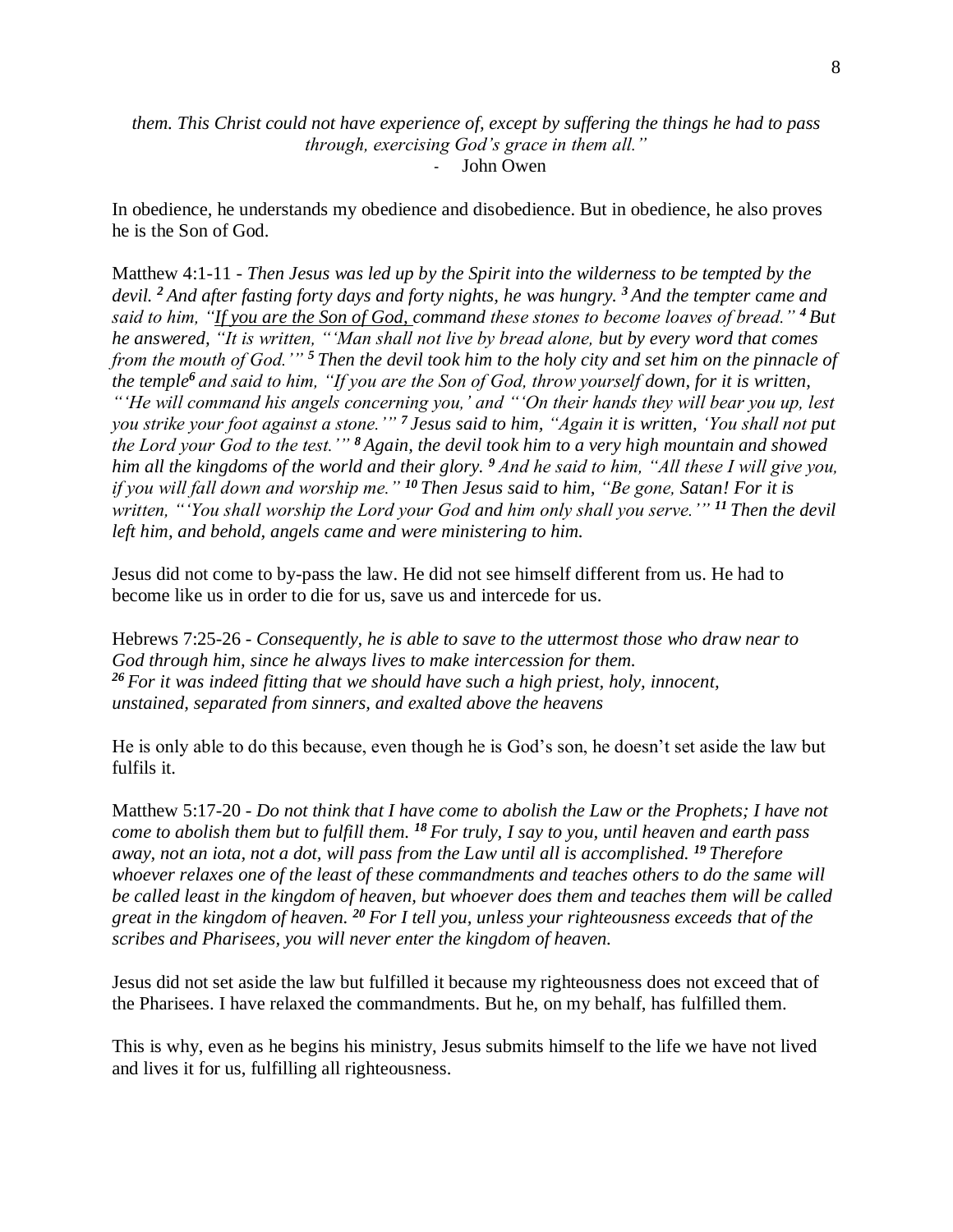Matthew 3:13-15 – *Then Jesus came from Galilee to the Jordan to John, to be baptized by him.<sup>14</sup> John would have prevented him, saying, "I need to be baptized by you, and do you come to me?" <sup>15</sup> But Jesus answered him, "Let it be so now, for thus it is fitting for us to fulfill all righteousness." Then he consented.*

Jesus came into the world to identify with us; and to identify with us is to identify with sin. He could not purchase righteousness for us if He did not identify with our sin.

Hundreds of years before Christ's coming, Isaiah had declared that the Messiah *"was numbered with the transgressors; yet He Himself bore the sin of many and interceded for the transgressors"* (Isa. 53:12).

Jesus's baptism, among other things, represented his willing identification as the sinless Son of God, with the sinful people He came to save.

By suffering as a man, Jesus has shared our human condition of suffering and can now best help us when we suffer.

And yet... in His suffering, Jesus also experienced something that we will never know. There is something particular to Jesus's suffering

- a) What it means to suffer *for* us
- b) What it means for a sinless person to suffer
- c) What it means to suffer *with* us

In his role as our Mediator Jesus presented himself as a perfect sacrifice and was made perfect as our High Priest. By offering Himself as our atonement, Christ fulfilled His Father-appointed task and, as such, became "the source of eternal salvation to all who obey him…" (Heb. 5:9–10)

## **Sixth: All of this Makes Jesus the Perfect High Priest. 9-10**

*<sup>9</sup> And being made perfect, he became the source of eternal salvation to all who obey him, <sup>10</sup> being designated by God a high priest after the order of Melchizedek.*

The beginning of this chapter describes the work of the old covenant priesthood in order that in 5:5–10, the author can then demonstrate how Jesus perfectly meets the requirements of the old covenant high priest…..but….because Jesus is God incarnate and completely sinless, He is a greater High Priest than any that came before Him.

That's what "to be made perfect" means in this context: to be uniquely set apart for the office of high priest. Jesus accomplished this by suffering.

Jesus knew, let's say 'in theory' what suffering obedience would be like, prior to the incarnation, but only in the incarnation did he know, in practice, what it meant. In the same way, he knew what the work of the High Priest would be like in theory before the incarnation, but he could not know it in practice until his suffering fully qualified him for that office.